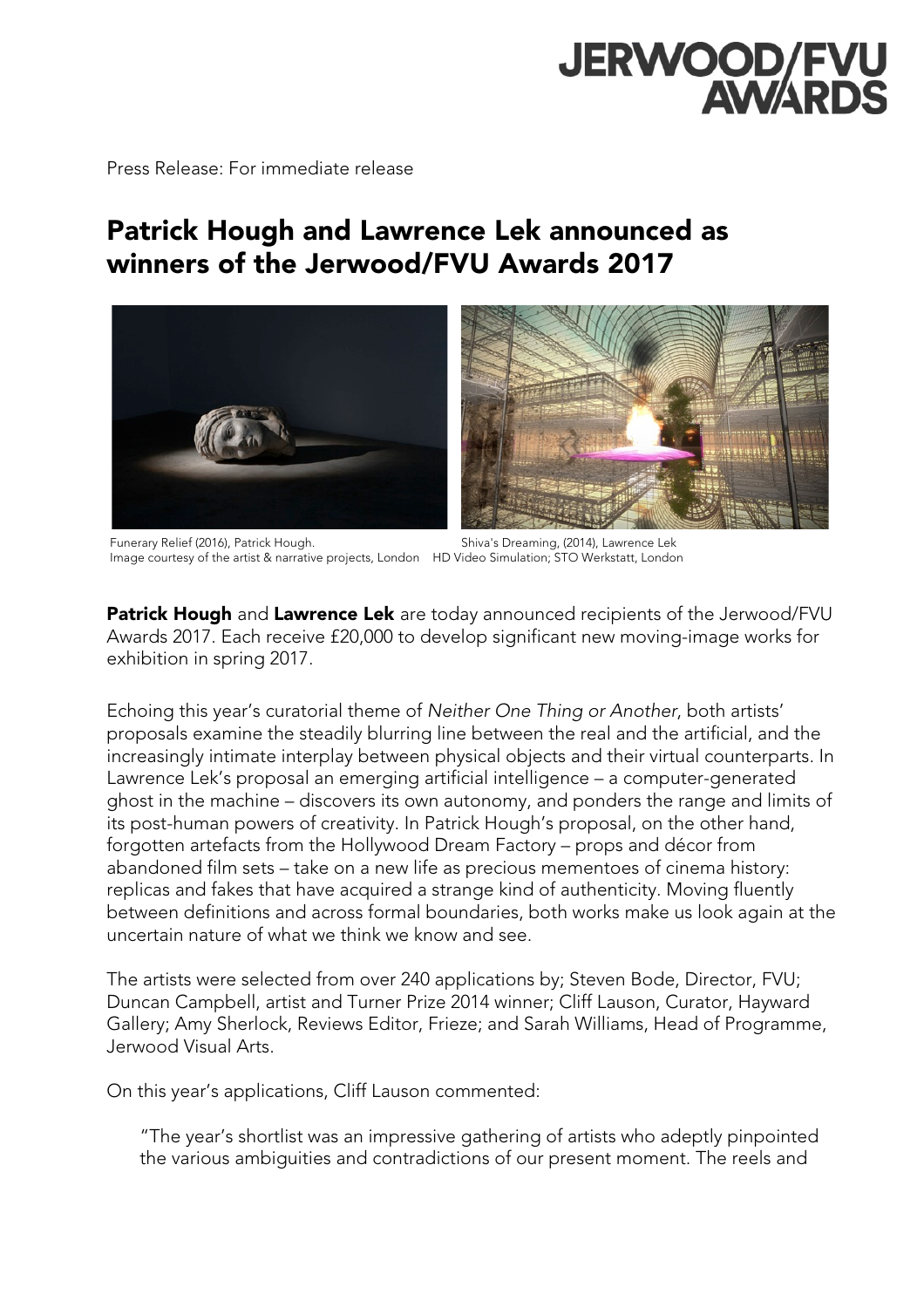proposals were of an extremely high conceptual rigour, revealing in particular a technological anxiety that continues to unsettle our cultural beliefs."

On this year's selected artists, Amy Sherlock commented:

"The proposals of both selected artists, Patrick Hough and Lawrence Lek, use a temporal framework to approach the question of indeterminacy: one looking forward to a future where machines may write their own histories; the other considering the imaginative leap involved in looking backwards, and the ways in which, narratively and materially, we fabricate the past. I am excited not only to see the results of these two ambitious projects, but also how they will sit alongside one another in next year's Jerwood/FVU Awards exhibition."

On the trends that emerged from this year's Awards, Steven Bode commented:

"This year's theme of 'Neither One Thing Or Another' clearly struck a definite chord with a large number of applicants. The title, for all its overtones of uncertainty and ambiguity, managed to be many things to many people, inspiring responses that embraced key contemporary subjects such as gender-fluidity and migration while evoking the blurring boundaries between offline and online, between the physical and the digital. It was fantastic to get such a range of ideas from so many talented individuals, and the shortlisted artists were again of an extraordinarily high standard."

## The two new commissions will be exhibited at Jerwood Space in spring 2017. More information can be found at JerwoodFVUawards.com #JerwoodFVUawards

#### - Ends -

For further information on the Jerwood/FVU Awards, please contact Sara.Kietzmann@fourcolmangetty.com 020 3697 4243 Truda.spruyt@fourcolmangetty.com 020 3697 4248

# Notes to Editors

#### Project credit

The Jerwood/FVU Awards are a collaboration between Jerwood Charitable Foundation and FVU in association with University of East London, School of Arts and Digital Industries. FVU is supported by Arts Council England.

#### Social Media

@FilmVidUmbrella @JerwoodJVA #JerwoodFVUawards

#### Artist biographies:

Patrick Hough works with moving image, photography, sculpture and installation. His recent work questions the relationship between humans and objects; exploring links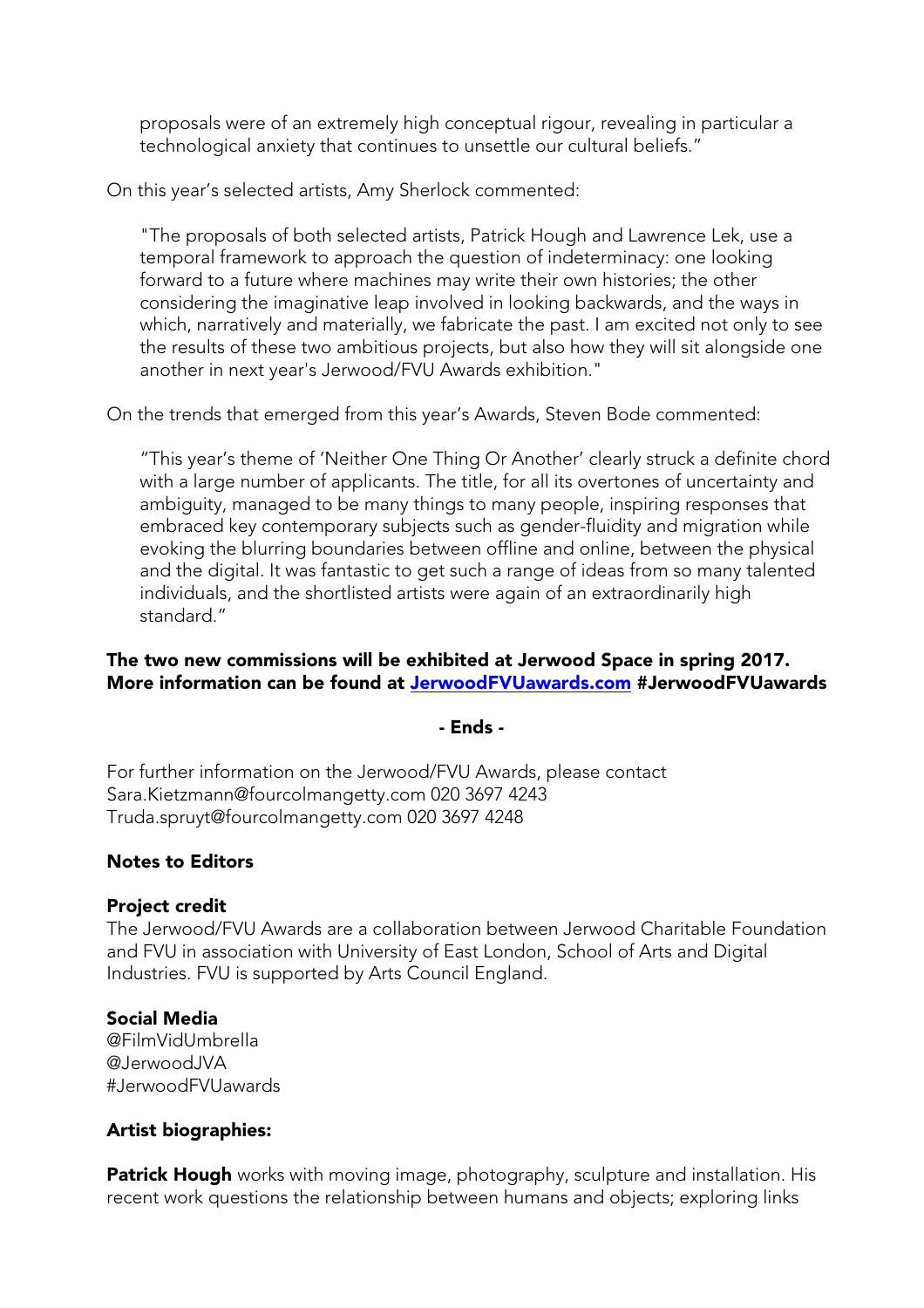between cinema, technology and museology through archives of historical film props. Hough is a graduate of the National College of Art and Design, Dublin and the Royal College of Art, London. Recent solo exhibitions include; Unobservables at narrative projects, London; An Archeology of Cinema at Dagestan Museum of Fine Arts, Russia; Once more, with feeling! at MOT International Project Space, London and Ouarzazate at PhotoIreland Festival, Dublin. Group shows include; Crab Walk at NGCA, Sunderland; Levitate at Museums Quartier, Q21 INTERNATIONAL, Vienna and Verto at Studiocur/art, Paris, amongst others. **jerwoodfvuawards.com/artists/patrick-hough** 

Lawrence Lek creates speculative worlds and site-specific simulations using gaming software, video, installation and performance. Often based on real places, his uncanny digital environments reflect the impact of the virtual on our perception of reality. Contrasts between utopia and ruins, desire and loss, and fantasy and history appear throughout his work to symbolise this exchange. Lek is a graduate of the Cooper Union, the Architectural Association, and Trinity College, Cambridge. Currently based at the White Building in London, his work has been featured in recent exhibitions at Tramway, as part of Glasgow International 2016; KW Institut, Berlin; Cubitt Gallery, London; Wysing Arts Centre, Cambridge and the Delfina Foundation, amongst many others. Previous to the Jerwood/FVU Awards, he received the Tenderflix/Tenderpixel Artist Video Award and the 2015 Dazed Emerging Artist Award. jerwoodfvuawards.com/artists/lawrence-lek

#### Jerwood/FVU Awards so far

2017 – 'Neither One Thing Or Another' Winners: Patrick Hough and Lawrence Lek To be exhibited at Jerwood Space, spring 2017

2016 – 'Borrowed Time' Winners: Karen Kramer and Alice May Williams To be exhibited at CCA, Glasgow, 28 May – 10 July 2016

2015 – 'What Will They See of Me?' Winners: Lucy Clout and Marianna Simnett Shortlist: Kate Cooper and Anne Haaning

2013 – 'Tomorrow Never Knows' Winners: Ed Atkins and Naheed Raza Shortlist: Emma Hart and Corin Sworn

FVU commissions, curates, produces and presents artists' moving-image works that are staged in collaboration with galleries and other cultural partners. Since the late 1980s, FVU has been at the forefront of this vibrant and expanding area of practice, promoting innovation through its support of some of the most exciting figures on the contemporary scene. During this time, the organisation has commissioned and produced nearly 200 different artists' projects, ranging from ambitious multi-screen installations to shorter film and video pieces, as well as numerous online commissions. fvu.co.uk